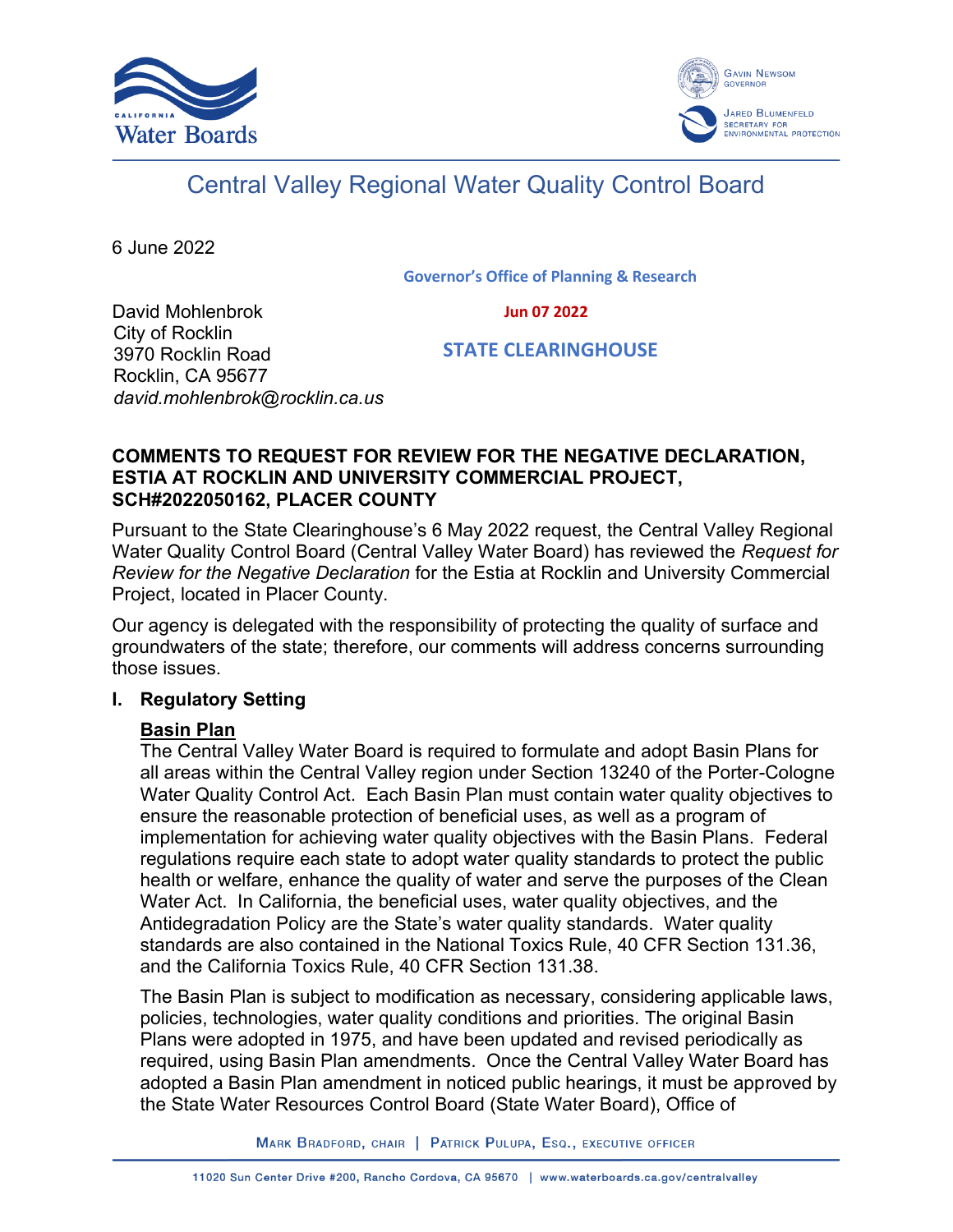Administrative Law (OAL) and in some cases, the United States Environmental Protection Agency (USEPA). Basin Plan amendments only become effective after they have been approved by the OAL and in some cases, the USEPA. Every three (3) years, a review of the Basin Plan is completed that assesses the appropriateness of existing standards and evaluates and prioritizes Basin Planning issues. For more information on the *Water Quality Control Plan for the Sacramento and San Joaquin River Basins*, please visit our website:

[http://www.waterboards.ca.gov/centralvalley/water\\_issues/basin\\_plans/](http://www.waterboards.ca.gov/centralvalley/water_issues/basin_plans/)

#### **Antidegradation Considerations**

All wastewater discharges must comply with the Antidegradation Policy (State Water Board Resolution 68-16) and the Antidegradation Implementation Policy contained in the Basin Plan. The Antidegradation Implementation Policy is available on page 74 at:

https://www.waterboards.ca.gov/centralvalley/water\_issues/basin\_plans/sacsjr\_2018 05.pdf

In part it states:

*Any discharge of waste to high quality waters must apply best practicable treatment or control not only to prevent a condition of pollution or nuisance from occurring, but also to maintain the highest water quality possible consistent with the maximum benefit to the people of the State.*

*This information must be presented as an analysis of the impacts and potential impacts of the discharge on water quality, as measured by background concentrations and applicable water quality objectives.*

The antidegradation analysis is a mandatory element in the National Pollutant Discharge Elimination System and land discharge Waste Discharge Requirements (WDRs) permitting processes. The environmental review document should evaluate potential impacts to both surface and groundwater quality.

#### **II. Permitting Requirements**

# **Construction Storm Water General Permit**

Dischargers whose project disturb one or more acres of soil or where projects disturb less than one acre but are part of a larger common plan of development that in total disturbs one or more acres, are required to obtain coverage under the General Permit for Storm Water Discharges Associated with Construction and Land Disturbance Activities (Construction General Permit), Construction General Permit Order No. 2009-0009-DWQ. Construction activity subject to this permit includes clearing, grading, grubbing, disturbances to the ground, such as stockpiling, or excavation, but does not include regular maintenance activities performed to restore the original line, grade, or capacity of the facility. The Construction General Permit requires the development and implementation of a Storm Water Pollution Prevention Plan (SWPPP). For more information on the Construction General Permit, visit the State Water Resources Control Board website at: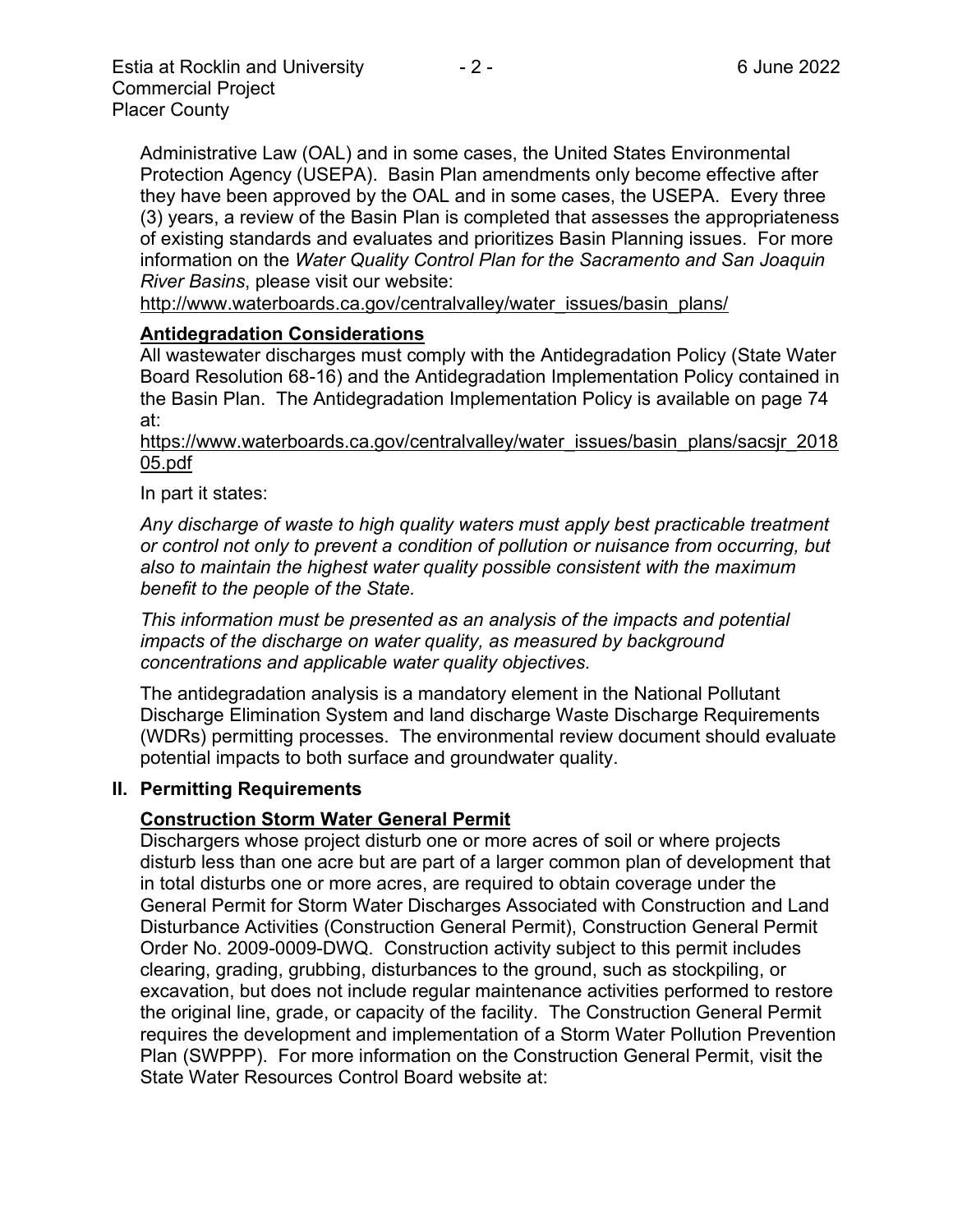[http://www.waterboards.ca.gov/water\\_issues/programs/stormwater/constpermits.sht](http://www.waterboards.ca.gov/water_issues/programs/stormwater/constpermits.shtml) [ml](http://www.waterboards.ca.gov/water_issues/programs/stormwater/constpermits.shtml)

#### **Phase I and II Municipal Separate Storm Sewer System (MS4) Permits<sup>1</sup>**

The Phase I and II MS4 permits require the Permittees reduce pollutants and runoff flows from new development and redevelopment using Best Management Practices (BMPs) to the maximum extent practicable (MEP). MS4 Permittees have their own development standards, also known as Low Impact Development (LID)/postconstruction standards that include a hydromodification component. The MS4 permits also require specific design concepts for LID/post-construction BMPs in the early stages of a project during the entitlement and CEQA process and the development plan review process.

For more information on which Phase I MS4 Permit this project applies to, visit the Central Valley Water Board website at:

http://www.waterboards.ca.gov/centralvalley/water\_issues/storm\_water/municipal\_p ermits/

For more information on the Phase II MS4 permit and who it applies to, visit the State Water Resources Control Board at:

http://www.waterboards.ca.gov/water\_issues/programs/stormwater/phase\_ii\_munici pal.shtml

#### **Industrial Storm Water General Permit**

Storm water discharges associated with industrial sites must comply with the regulations contained in the Industrial Storm Water General Permit Order No. 2014- 0057-DWQ. For more information on the Industrial Storm Water General Permit, visit the Central Valley Water Board website at:

http://www.waterboards.ca.gov/centralvalley/water\_issues/storm\_water/industrial\_ge neral\_permits/index.shtml

#### **Clean Water Act Section 404 Permit**

If the project will involve the discharge of dredged or fill material in navigable waters or wetlands, a permit pursuant to Section 404 of the Clean Water Act may be needed from the United States Army Corps of Engineers (USACE). If a Section 404 permit is required by the USACE, the Central Valley Water Board will review the permit application to ensure that discharge will not violate water quality standards. If the project requires surface water drainage realignment, the applicant is advised to contact the Department of Fish and Game for information on Streambed Alteration Permit requirements. If you have any questions regarding the Clean Water Act

<sup>&</sup>lt;sup>1</sup> Municipal Permits = The Phase I Municipal Separate Storm Water System (MS4) Permit covers medium sized Municipalities (serving between 100,000 and 250,000 people) and large sized municipalities (serving over 250,000 people). The Phase II MS4 provides coverage for small municipalities, including non-traditional Small MS4s, which include military bases, public campuses, prisons and hospitals.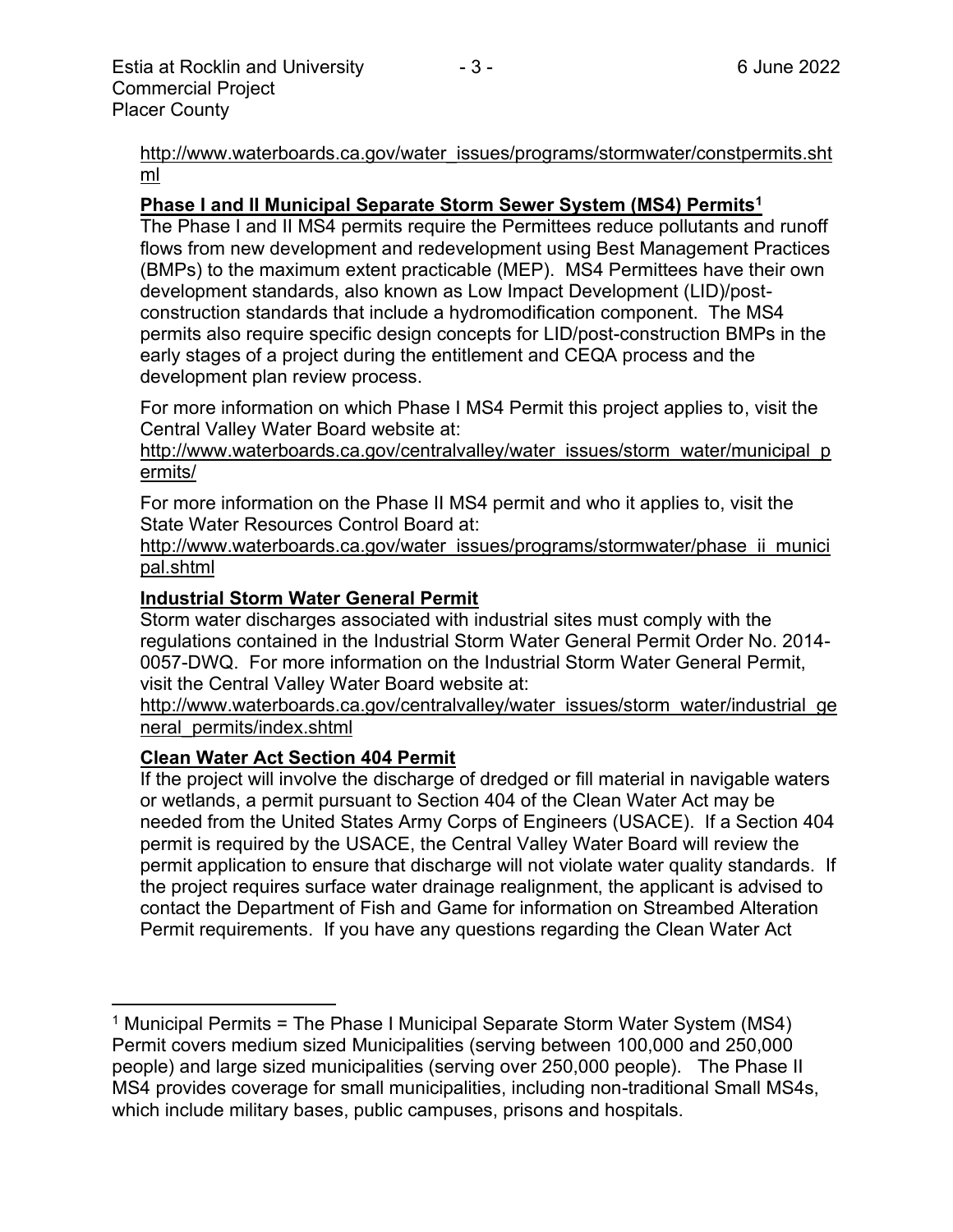Section 404 permits, please contact the Regulatory Division of the Sacramento District of USACE at (916) 557-5250.

#### **Clean Water Act Section 401 Permit – Water Quality Certification**

If an USACE permit (e.g., Non-Reporting Nationwide Permit, Nationwide Permit, Letter of Permission, Individual Permit, Regional General Permit, Programmatic General Permit), or any other federal permit (e.g., Section 10 of the Rivers and Harbors Act or Section 9 from the United States Coast Guard), is required for this project due to the disturbance of waters of the United States (such as streams and wetlands), then a Water Quality Certification must be obtained from the Central Valley Water Board prior to initiation of project activities. There are no waivers for 401 Water Quality Certifications. For more information on the Water Quality Certification, visit the Central Valley Water Board website at:

https://www.waterboards.ca.gov/centralvalley/water\_issues/water\_quality\_certificatio n/

#### **Waste Discharge Requirements – Discharges to Waters of the State**

If USACE determines that only non-jurisdictional waters of the State (i.e., "nonfederal" waters of the State) are present in the proposed project area, the proposed project may require a Waste Discharge Requirement (WDR) permit to be issued by Central Valley Water Board. Under the California Porter-Cologne Water Quality Control Act, discharges to all waters of the State, including all wetlands and other waters of the State including, but not limited to, isolated wetlands, are subject to State regulation. For more information on the Waste Discharges to Surface Water NPDES Program and WDR processes, visit the Central Valley Water Board website at:https://www.waterboards.ca.gov/centralvalley/water\_issues/waste\_to\_surface\_wat er/

Projects involving excavation or fill activities impacting less than 0.2 acre or 400 linear feet of non-jurisdictional waters of the state and projects involving dredging activities impacting less than 50 cubic yards of non-jurisdictional waters of the state may be eligible for coverage under the State Water Resources Control Board Water Quality Order No. 2004-0004-DWQ (General Order 2004-0004). For more information on the General Order 2004-0004, visit the State Water Resources Control Board website at:

https://www.waterboards.ca.gov/board\_decisions/adopted\_orders/water\_quality/200 4/wqo/wqo2004-0004.pdf

#### **Dewatering Permit**

If the proposed project includes construction or groundwater dewatering to be discharged to land, the proponent may apply for coverage under State Water Board General Water Quality Order (Low Threat General Order) 2003-0003 or the Central Valley Water Board's Waiver of Report of Waste Discharge and Waste Discharge Requirements (Low Threat Waiver) R5-2018-0085. Small temporary construction dewatering projects are projects that discharge groundwater to land from excavation activities or dewatering of underground utility vaults. Dischargers seeking coverage